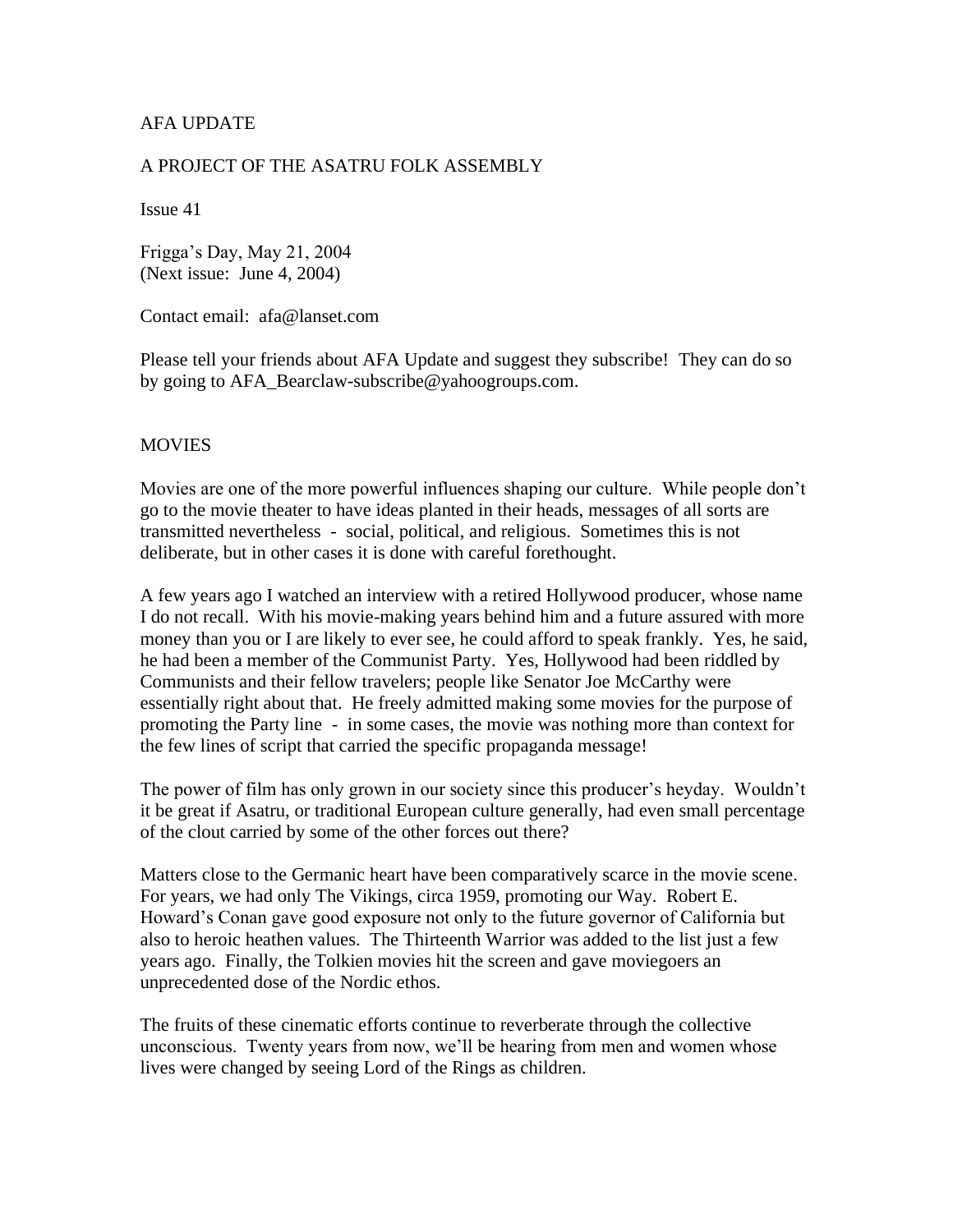I think, though, that we must not rely just on these more or less obvious productions to transmit our values. Other movies can help carry the load, even when the subject matter has nothing to do with native Germanic religion or indigenous European history.

Consider the recent naval epic, Master and Commander: The Far Side of the World. I've never cared much for sea exploits, but I was entranced! You'd be hard pressed to find better examples of loyalty, courage, duty and sacrifice for an ideal. When Russell Crowe told his crew that, for the course of the coming battle, "This ship is England," shivers ran up and down my spine. The young apprentice officers were the sort of characters one only finds in boy's adventure stories of a century or more ago, before cynicism and a craving for the lowly corrupted Western culture.

As a native Texan, I could hardly pass up The Alamo. Unfortunately, a lot of people did pass it up; its box office performance was disappointing. A story of bravery in the face of overwhelming odds is the very stuff of the sagas, so The Alamo should have attracted people like us from the start. But there's more: Crockett's flippant remarks even as he knows he is about to die reminds us of the Norse tales, as well - and the Texan revenge at San Jacinto, so sweet to all of us who love Texas, is an ancient theme.

Or, for a completely different kind of film, see The Big Fish. This strange little movie teaches us a lot about family bonds, as a man comes to terms with his dying father's tall tales. But the story resonates with themes more familiar in Celtic myth, as we experience supernatural fish, shape changers, a circular concept of time, and the mysterious Lady we first see standing, naked, in the moonlit water. No overt reference is made to the Celtic lands as such; it is all left there, subtly, to sink into our subconscious.

I haven't seen Troy yet - that's on the list for this weekend - but even if the critics are right and the scripting is poor, this is still a movie that relates to our themes. Remember, these folk were our Indo-European kin. The setting is a long way from northern Europe, but blood is more important than geography and the tale strikes deep chords in our own hearts. The pursuit of glory is more than vanity; it is a spiritual striving. Deep in the lore of the Indo-Europeans is the affirmation that "undying fame" imparts immortality; that to be honored by one's descendants for all time is a matter of the greatest religious importance. "Only the forgotten are dead."

In short, we rejoice when something like The Lord of the Rings comes along., but there remains plenty of other films that sing to our souls. They can inspire adults and children alike. Each of them is a sign of lingering cultural health, a potential resource we can use for our own entertainment as well as for producing the right cultural environment for our families.

### IRISH VIKING SETTLEMENT THREATENED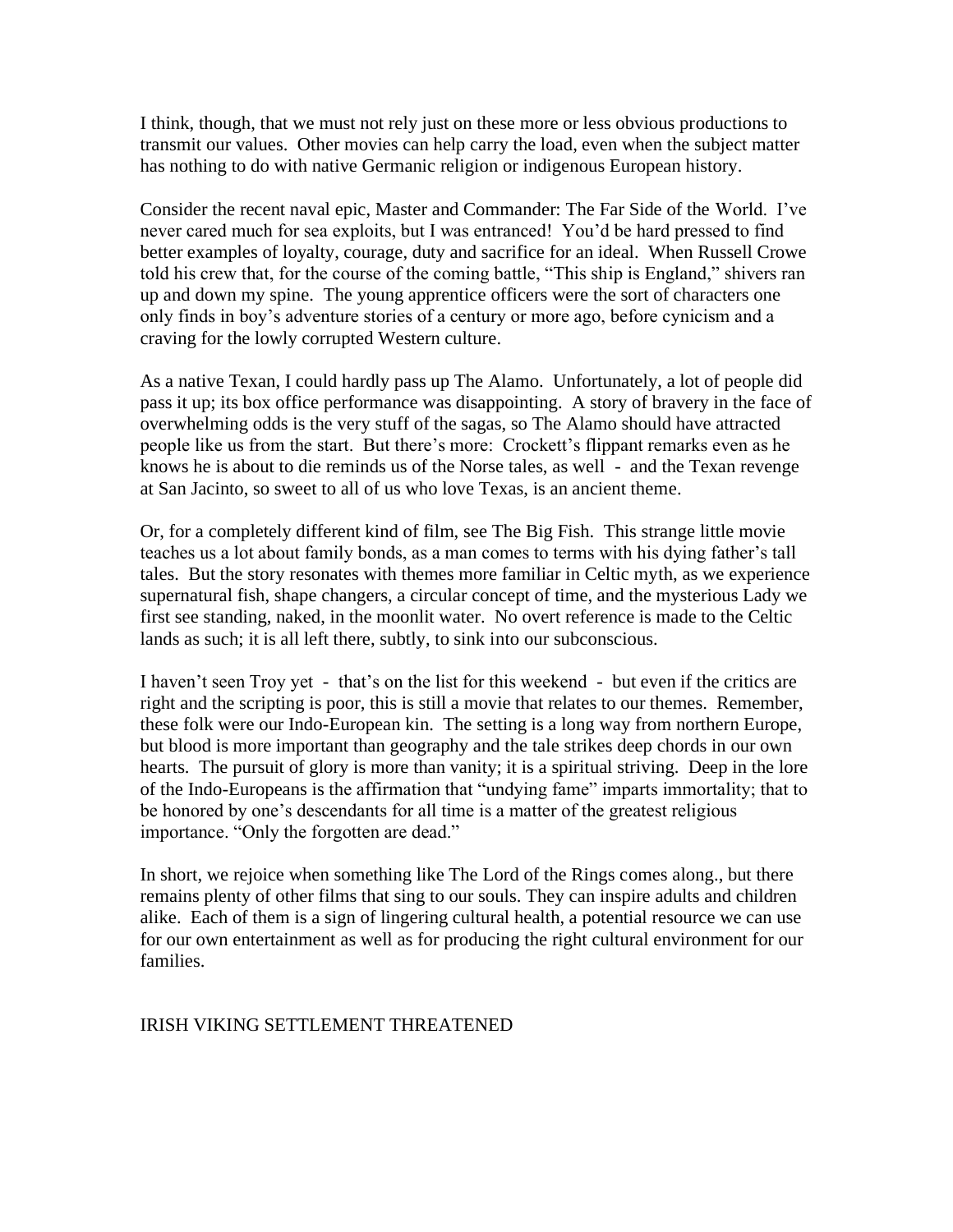A recently-discovered Viking settlement has been discovered near Waterford, Ireland. It has rested undisturbed since the ninth century, but now it faces a threat greater than Irish warriors: The National Roads Authority wants to build a freeway right over the top of it.

Dr. Pat Wallace, director of the National Museum, has called for a full excavation. Minister for the Environment Martin Cullen had promised to make a decision any day now, so if you care about this you might want to make yourself heard right away.

Minister Cullen's email address is minister@environ.irlgov.ie . You can fax his department at +353-1-8788640 (See your phone book to help you make an international call). As always, be polite, concerned, and emphatic. He won't understand Asatru, but he may understand culture, heritage, the feeling of Americans for their ancestral homeland, etc.

You can find more information on Minister Cullen at [http://www.eu2004.ie/templates/presidency\\_bio.asp?sNavlocator=5,14&list\\_id=8.](http://www.eu2004.ie/templates/presidency_bio.asp?sNavlocator=5,14&list_id=8)

More on this story can be found at [http://www.rte.ie/news/2004/0515/waterford.html.](http://www.rte.ie/news/2004/0515/waterford.html)

# UPDATE ON "ODIN LIVES!" RADIO

Odin Lives! Radio remains a "must hear" resource for all of us who follow the Germanic folkway.

For information on programs, times, and how to tune in, go to [http://www.odinlives.org/index.html.](http://www.odinlives.org/index.html)

### IMPORTANT DATES

June 9 - Day of Remembrance for Sigurd the Volsung. No Germanic hero outshines Sigmund's noble son. His courage and nobility won him fame shining through the centuries. Recall his glory by listening to Wagner's Ring operas, or by doing something generous, or by slaying one of your own private dragons.

Hail the Holy Ones!

Hail the AFA!

Stephen A. McNallen Drighten, Asatru Folk Assembly